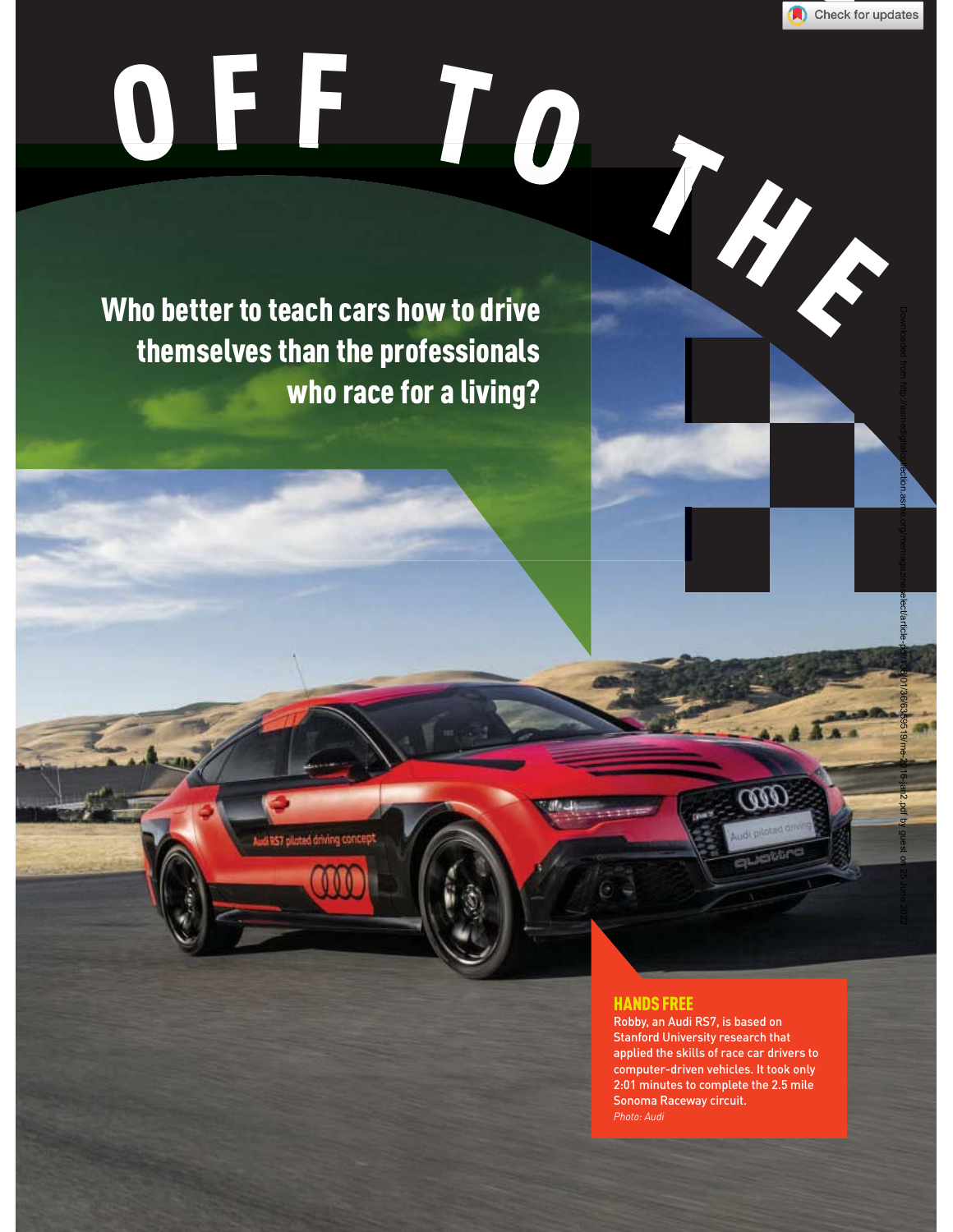# R A C E

 $\mathbf{C}$ 

BY DAN FERBER

ON A FALL MORNING AT CALIFORNIA'S *THUNDERHILL RACEWAY*, David Vodden *THUNDERHILL RACEWAY,* David Vodden dons a white helmet and racing suit, straps into the driver's seat of an Audi TT sports car, revs his engine, and tears across the starting line.

Vodden, a longtime amateur racer who also happens to run the race track, roars around the curves, taking them on the inside again and again, trying to slice off some distance and outpace his opponent. But his opponent is relentless, almost robotic, in its tactics. On the long straightaway approaching the final turn, his opponent, also an Audi TT, tops 110 mph as it takes a commanding lead—which it holds through the final turn to the finish. Just like that, Vodden became the first

driver in history to lose a race to a car without a driver.

> here was no shame in Vodden's loss. In fact, it was an engineering milestone. And in reality, the Audis racing each other were one and the same car. Their race was virtual, with animations of two runs superimposed on one another. After overcoming one engineering hurdle after another, the self-driving sports car, named Shelley, could finally keep up with a skilled amateur racer.

Despite its newfound racing prowess, the autonomous Audi, which was built by Stanford mechanical engineering professor Chris

Gerdes, was not designed to win races at Le Mans, or even at Thunderhill Raceway, a curvy three-mile road course north of Sacramento. In designing Shelley, Gerdes and like-minded colleagues aimed instead for autonomous cars that can navigate traffic jams and make quick maneuvers to avoid accidents.

"The goal in my lab is to design self-driving cars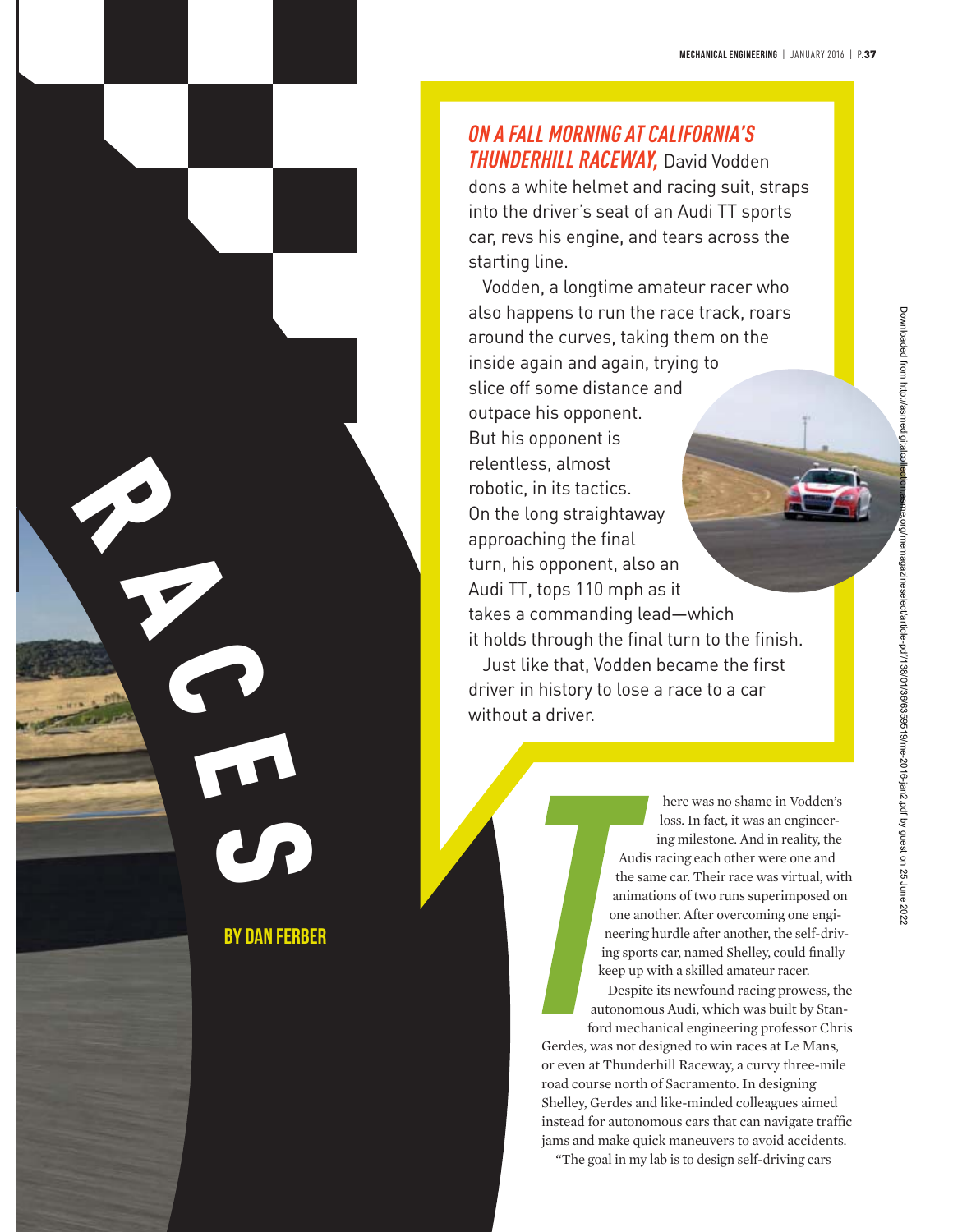## *90% OF AUTO CRASHES INVOLVE DRIVER ERROR,*

that handle emergencies even better than the very best human drivers," Gerdes said. "And the first step to doing that is to make sure they have phenomenal driving skills."

The stakes of such research are high—both in dollars and in human life. Of the 5.7 million motor vehicle accidents in the United States each year, 30,000 are fatal. What's more, 94 percent involve driver error, according to a three-year study by the National Highway Traffic Safety Administration.

Statistics like these have propelled Gerdes, and his counterparts at Google, Audi, Tesla, and other companies to build autonomous cars. "Just about every manufacturer is developing automated parking or driving or both," said Brad Stertz, communications lead for Audi's piloted driving project.

When they succeed, self-driving cars will handle emergencies better than you do.

## **RACING FOR SAFETY**

FUTURAMA WORLD'S FAIR, 1939

*RACING FOR SAFETY* The dream of self-driving cars dates back at least to 1939, when General Motors showcased the idea in its Futurama exhibit at the World's Fair in New York. But when Gerdes was growing up in Concord, N.C., in the shadow of Charlotte Motor Speedway, that dream was light years away.

> As a kid, Gerdes dabbled in go-kart racing, but gravitated more towards math than motorsports. Math led to physics and engineering. "To me the magic of physics and engineering was that you could work out the mathematics and describe how things move," Gerdes said. "And cars are one of the most interesting things in terms of figuring out how they move."

As a graduate student at the University of California, Berkeley, in the early 1990s, Gerdes worked on a now-defunct U.S. Department of Transportation program to create automated highways on which closely spaced platoons of automated vehicles would draft each other. The lead cars would pull followers into their slipstreams, saving fuel and giving their drivers a break. He then worked at Daimler-Benz for three years, where he developed mathematical algorithms and comput-

er simulations to model how the company's heavy trucks would maneuver on the road.

 After joining Stanford as an assistant professor in 1998, Gerdes wanted to program cars to control themselves in an emergency. But after funders balked, he began working on automating vehicles for less dangerous situations. It took another decade before Gerdes could again pursue automation that might keep drivers safe when things go wrong—when they hit a patch of ice, for example, or when a deer darts into the road and they steer away too fast and lose control.

 To make cars safer in such emergencies, Gerdes looked around for people who drove well, especially with their cars pushed to the limit. That led him to professional race car drivers.

Miles Collier, a Florida real estate baron and son of an auto racing pioneer, helped found an automotive research program at Stanford and also owns one of the world's greatest collections of vintage race cars. Collier let Gerdes's team record how the vintage cars handled, and introduced him to veteran race car drivers such as John Morton, Roger Mandeville, and Gunnar Jeannette.

As it happens, race car drivers don't drive like the rest of us. Most of us try to force our car to hew to the path we want it to drive. But race car drivers see driving as more of a dialogue.

As they race, Gerdes said, "they're feeling out the capacity of the car and letting it reach its limit." When cornering, for example, they actually let the car sideslip

a bit so they maintain as much speed as possible through the turn. They guide their car around the track rather than forcing it.

In an epiphany, Gerdes realized that if his team could figure out the underlying math, they could one day program a selfdriving car to drive this way—to drive as well as the very best human drivers.

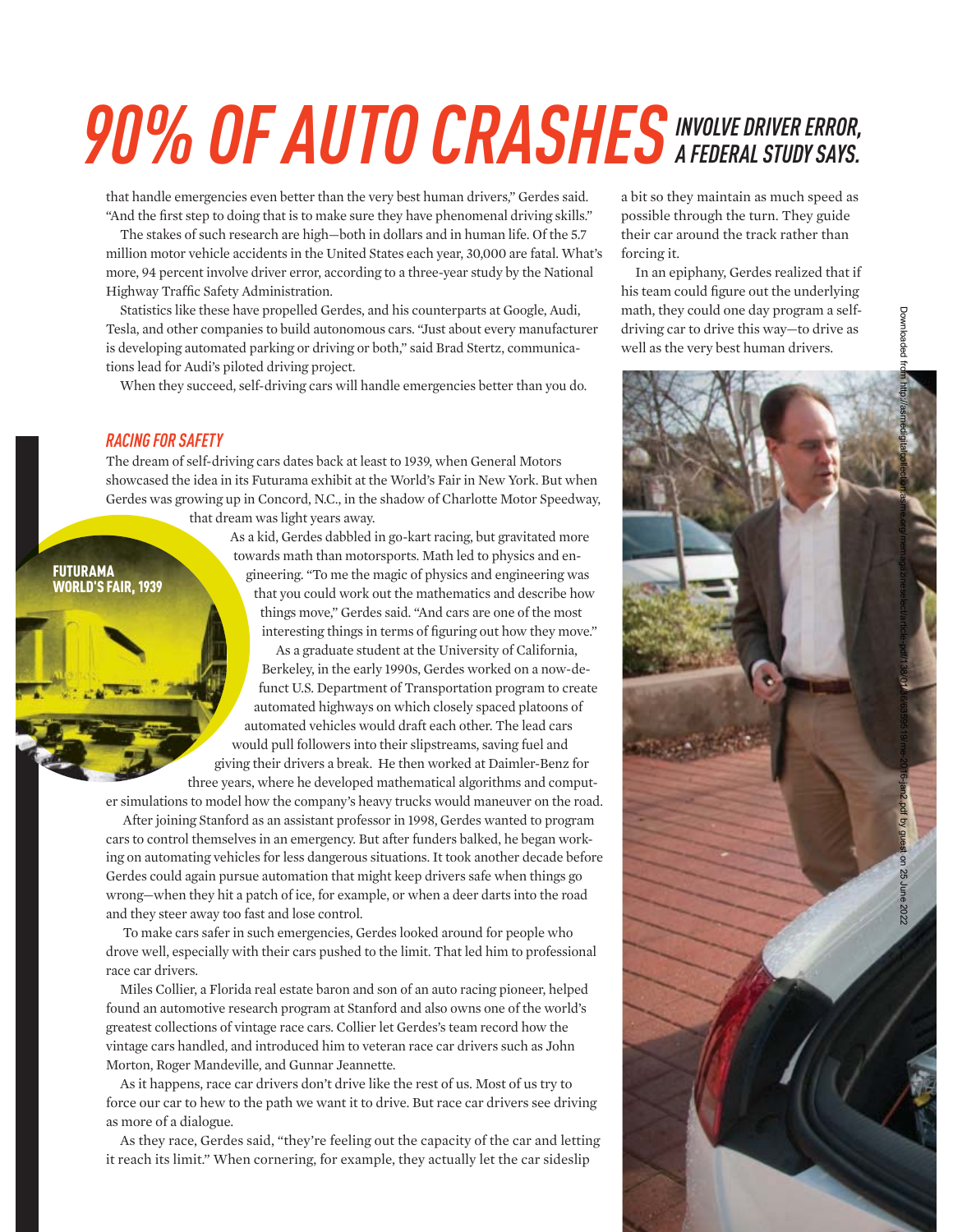## **THE ROAD TO THUNDERHILL**

*THE ROAD TO THUNDERHILL* A few years earlier, Gerdes had organized a brainstorming session with engineers from Audi and its parent company, Volkswagen, to come up with research ideas to push the capabilities of self-driving cars. The engineers, who met in San Francisco in late 2007, agreed that to make ordinary self-driving cars safer, it would be invaluable—not to mention cool to build an autonomous race car.

Gerdes took on the task. Within 15 months, this time with Nissan's support, five Stanford engineering students on his team had designed and built a programmable self-driving, all-electric car. The car, named P1, had rear-wheel drive and a front-wheel steer-by-wire system, but it looked more like a dune buggy than a Chevy Volt or a Nissan Leaf. Yet despite its scraggly appearance, it did something no previous self-driving car could do. It drifted as it cornered with such control that it never spun out, just like a cornering race car driven to its limits by a pro.



## MORE ON THE FLOOR

Racing with no driver takes high-speed computing, and Shelley is well equipped. The car's original processing system, which takes up most of the trunk, rapidly tracks and corrects its location by comparing data from its inertial measurement system with data from its GPS. The system must make these calculations fast enough to control the balance of the car as it approaches it's cornering limits during high speeds turns. *Photo: Gerdes Lab, Stanford University*

g SS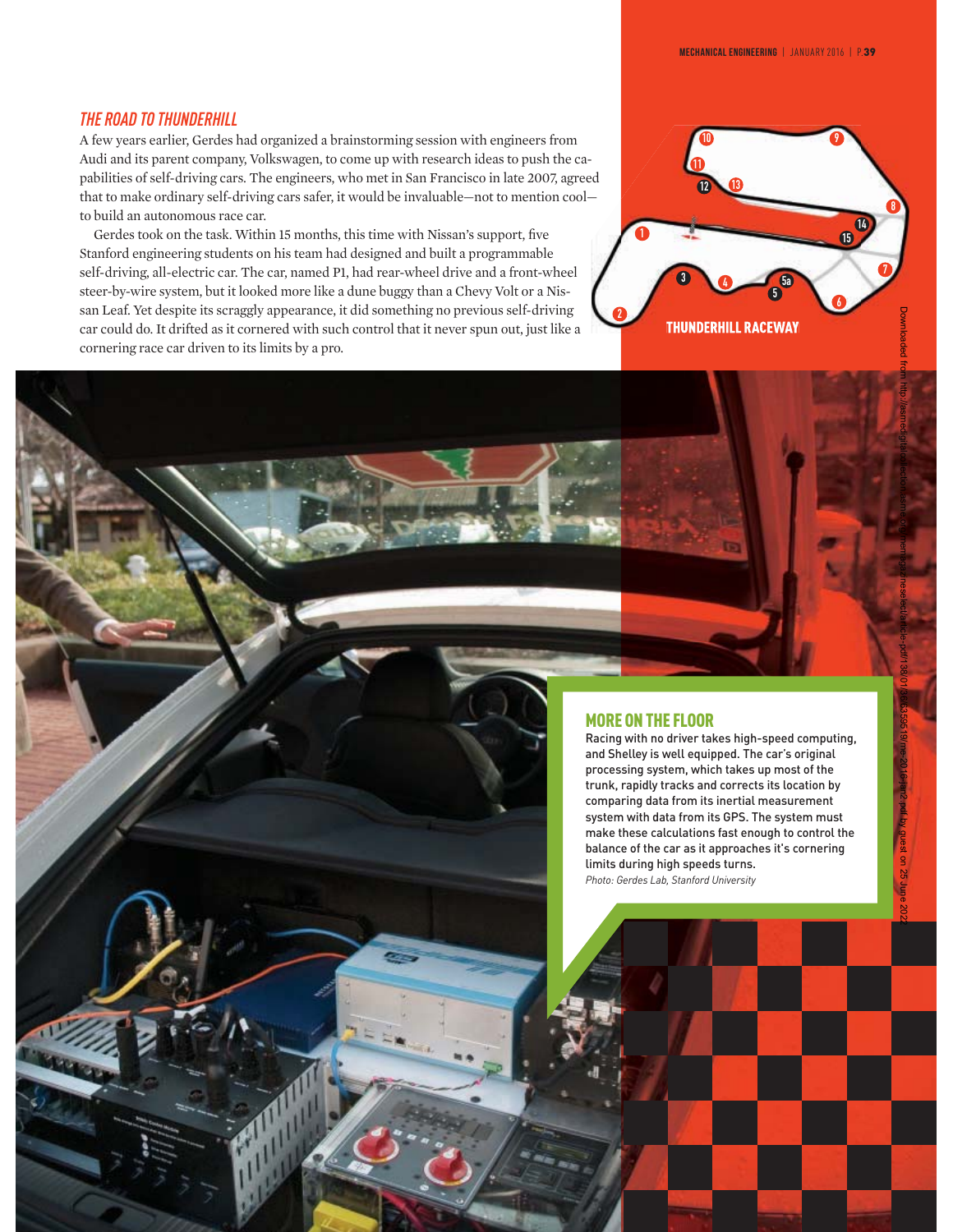In 2009, working with Audi engineers, Gerdes added sensors and extra computing power to an Audi TT that enabled it to drive itself. Over the next year, the autonomous car, now named Shelley, had zipped singlehandedly up switchback after switchback to the top of Colorado's 14,000-foot-high Pikes Peak, and sped to more than 130 mph on Utah's Bonneville Salt Flats.

Two years later, Gerdes approached Vodden about renting time at Thunderhill Raceway.

"They came into my office and saw all these trophies and pictures, and they were impressed that I was a real honest-to-gosh race car driver," Vodden said. "With my title of president and CEO, they didn't know I went out and crashed cars and ran into rivals and pushed them off the track and did all the things race car drivers do so well. They began to believe that I was good, and I was *not* going to correct them."

The Stanford team wanted to learn how experienced drivers think as they race, and asked Vodden if they could monitor the electrical activity of his brain. "They wanted a car to think like a race car driver," Vodden said. "They had me driving a car, put little electrodes in my brain, and interpreted them somehow."

The brain emits theta waves when it's working hard, especially at visual processing, and alpha waves when it's resting. By measuring the ratio of theta to alpha waves, Gerdes and his colleagues learned that Vodden and other experienced race car drivers don't have to think

particularly hard when cornering on a track. Even as the car careens around a corner at the edge of its capabilities, a professional driver will calmly adjust, making quick changes to the steering, throttle, or brake to stay on the track.

"It's extraordinary," Gerdes said. "They're concentrating on the other vehicles around them. Controlling the car has become automated."

*SAFETY AT ANY SPEED* To design automated vehicles that drive as well as race car drivers, Gerdes also drew on a 1959 book he'd discovered by Piero Taruffi, an Italian Grand Prix champion.

In the 1950s, racing was extremely dangerous for drivers, and crashes at the track would occasionally take out groups of spectators as well. Taruffi led the fight for safety in the sport, even penning an article in the *Saturday Evening Post* titled "Stop Us Before We Kill Again."

Taruffi eventually earned a Ph.D. in industrial engineering at the University of Rome and wrote a classic book that discusses the physics of racing.

"Even though he wasn't going into any equations, you could see that the equations and the mathematics were part of his thinking," Gerdes said. "His insight was phenomenal. I don't think I've seen clearer explanations since that time."

Gerdes's team, like other autonomous car designers, had initially programmed their cars to compute and follow a particular path. On the streets and the freeways, that meant staying in lane, turning at the right place, and not driving off the road. For race car drivers, it meant finding the best path around the track—the best racing line.

Taruffi realized there was no single ideal racing line. Instead, the trick was to find a good line and drive it at the limits of the car. Human race

> PIERO TARUFFI

car drivers use their brains, conditioned by years of experience, to calculate those lines. Computers directing autonomous cars would have to rely on math.

All cars have a limited amount of friction between their tires and the road. To win races, drivers need to make the most out of it. For this reason, they floor it on straights, brake hard

at the last minute as they near a turn, ease up on the brake during the first half of the turn, release the brake entirely, and gradually step on the gas as they ease out of the turn and back to another straight.

In his book, Taruffi had drawn clear diagrams that explained how to break down racing lines into straights, arcs, and a curve representing how drivers steered into or out of turns. Inspired, Gerdes looked for a mathematical way to represent these three elements.

*THEY TAUGHT<br>THE CAR TO* **DRIVE LIKE A RACE CAR** *DRIVER— TO CALCULATE WHEN* **TO BRAKE BEFORE A TURN, HOW MUCH TO LET UP ON THE BRAKE ENTERING ATURN, HOW MUCH TO THROTTLE COMING OUT OF IT.** 

Downloaded from http://asmedigitalcollection.asme.org/memagazineselect/article-pdf/138/01/36/6359519/me-2016-jan2.pdf by guest on 25 June 2022

e.org/memagazineselect/article-pdf/138/01/36/6359519/me-2016-jan2.pdf by gu